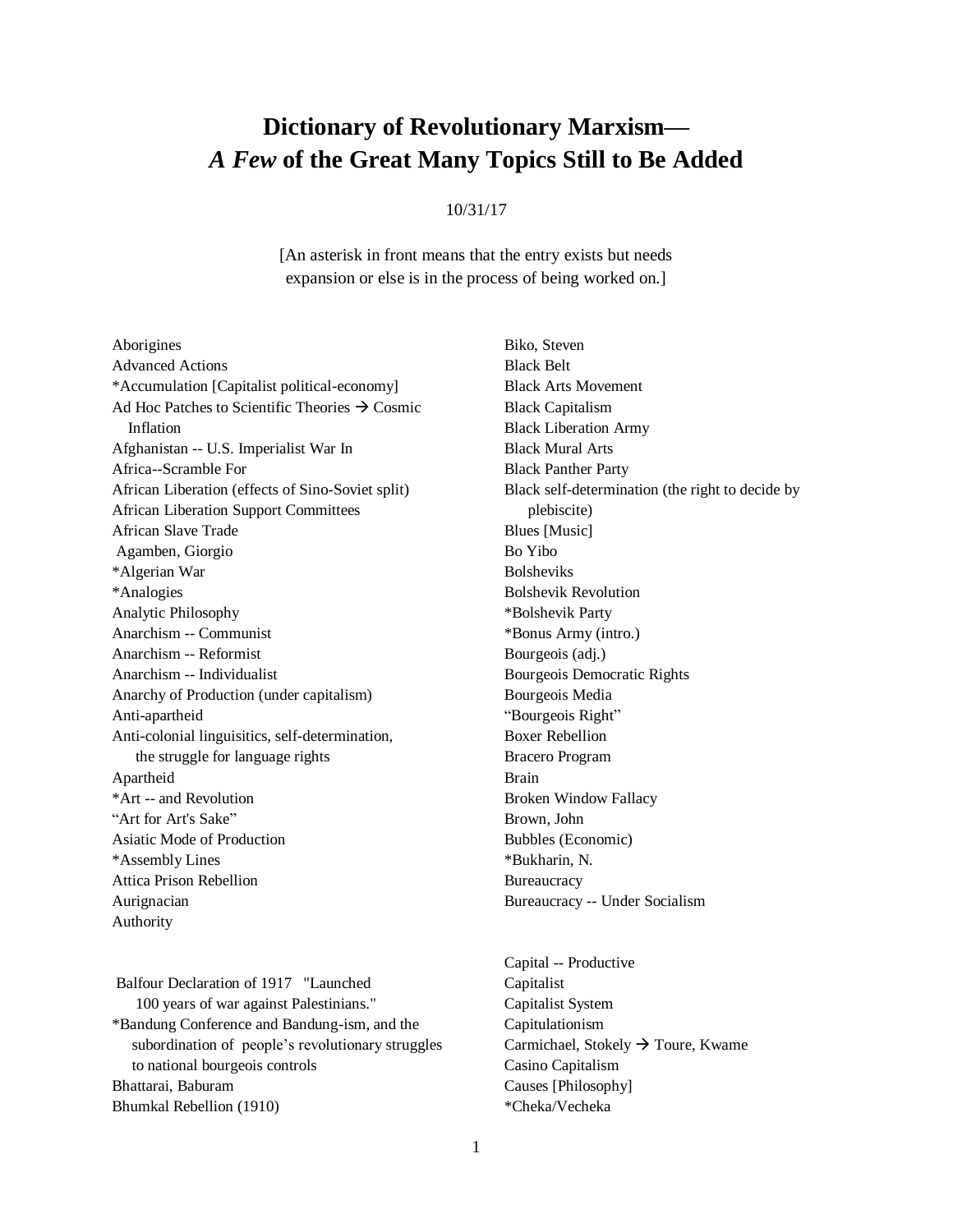Chen Boda Chen Yun Chicago Seven \*Chicana, Chicano, Chincanx \*Chinese Philosophy Choudhuri, Partha -- Pen name of Suniti Kumar Ghosh Christian Socialism Circuit of Money Capital Circuit of Productive Capital Circulating Capital Circulation Circulation Process of Capital Circulation of Commodities Class (intro.) Class Consciousness \*Class Interest Theory of Ethics Class Struggle -- In Bourgeois Society (intro.) Class Traitor Class Truth Cognitive Psychology \*COINTELPRO (expand) Cold War Colonialism Color-coding Commodity Capital Communism -- Among Early Christians  $\rightarrow$  Christian Socialism Communism -- Bourgeois Objections To Communist Party USA Communist Party USA  $\rightarrow$  Committees of Correspondence for Democracy and Socialism Community policing Comprador Bourgeoisie "conatus", "multitude's conatus" Confucius **Conjunctures** Conscience Consciousness Constant Capital Continuum hypothesis Contradiction -- Dialectical CoRIM Corporation Cost of Circulation Cost of Production Counter Culture Counter-insurgency Credit

Crises (of Capitalist Economic System) Crisis Theories [For Capitalist Economic Crises] Cross Investment Cuban Missile Crisis (1962) Cultural imperialism

Dai Li Deacons for Defense "Declassed" Debt Decentralization -- In a Socialist Economy De-facto segregation **Definitions** Deleuze **Democracy** Democracy -- Within Revolutionary Parties \*Deng Xiaoping Deportations Depreciation Detroit rebellion Development [Philosophy] "Dialectical and Historical Materialism" [Stalin] \*Dialectical Materialism Dialectics -- Laws Of Discrimination - Cultural Discrimination - Education Discrimination - Housing Discrimination - Job Discrimination - Social **Distribution** Division of Labor **Dixiecrats** Doubt \*Dual Power (revise)

Economics \*Economic Forecasting [Bourgeois] Economic Statistics -- Distortion Of  $\rightarrow$  Chinese Economic Statistics Education Elan Vital Elections Empirio-Criticism Energism Engels, Frederick - Life of **Equality** Essence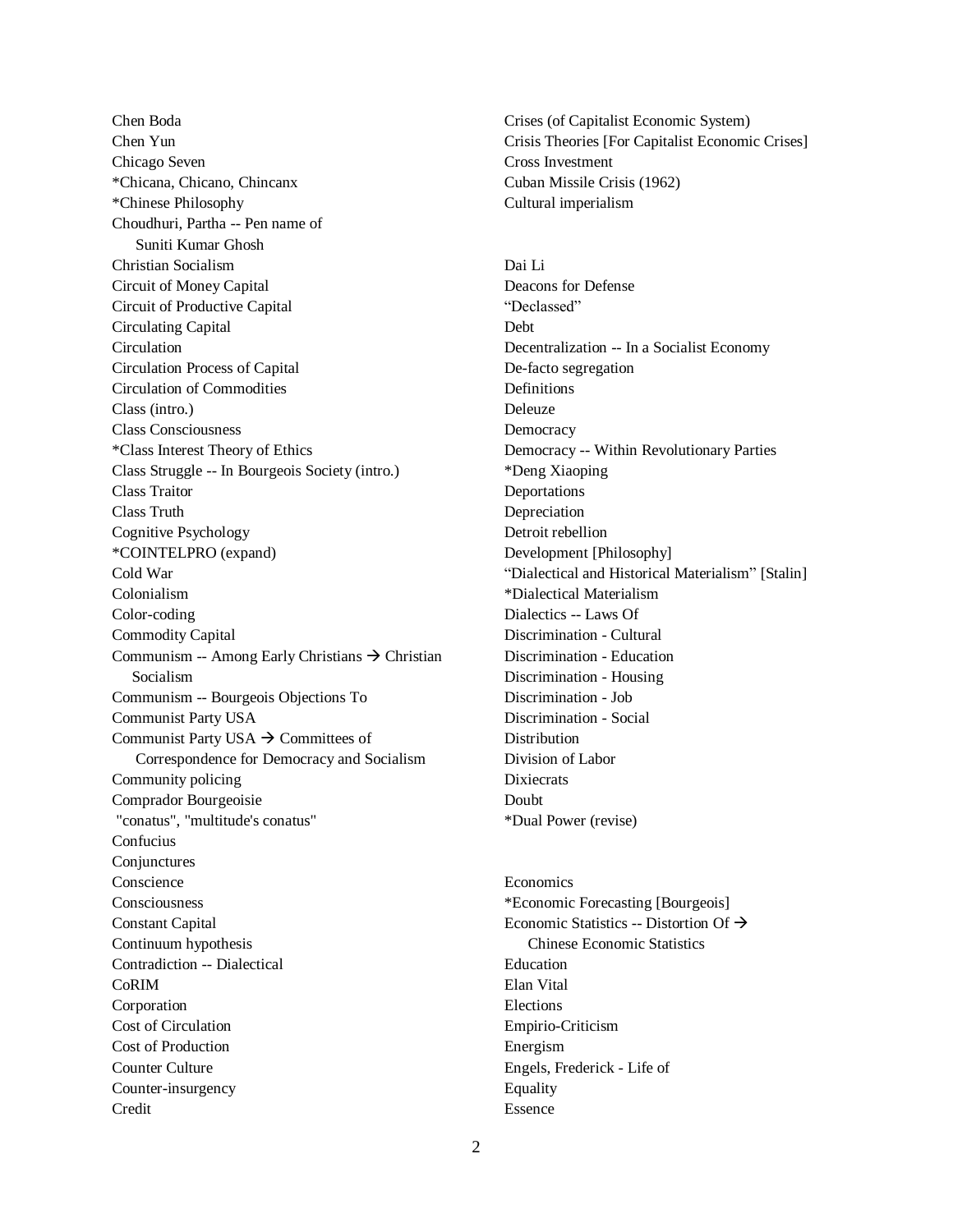Essentialism Ethnic cleansing Ethnic studies Eurocentrism Euthanasia—Ethics of Euthanasia of the Rentier (Keynes) [Gen. Theory, ch. 24] Evolutionary Ethics Evolutionary Psychology Exchange Exchange-Value Existence [Philosophy] Experience Export-Oriented Economies (update chart)

\*Falling Rate of Profit Theory Fallow Capital  $\rightarrow$  Reserve Capital False Flag Operation Family Famines \*FARC (update) \*February Adverse Current Financial Capital \*Financial Crises (intro.) First Nations (Canada) "Five Good Worker" [GPCR era?] Five-Year Plan Fixed Capital Force (Physics) Force (Society) Ford Foundation, NGOs, neo-colonialism, counter insurgency Foreign Trade Franklin, Ben  $\rightarrow$  Anti-immigration attitudes in the U.S. Freedom Freedom of Association Freedom of the Press Freedom Schools Fundamental Contradiction of Capitalism Fundamental Principle of Ethics (In Class Society) Fundamental Principle of Ethics (In Classless Society) Fundamental Theorem of the Calculus

\*"Gang of Four" Garvey, Marcus

\*Genetically Modified Organisms \*Geography -- and the Development of Society God -- Supposed Proofs for the Existence Of Gold -- Use as Money Government Great Depression of 1930s -- In Germany "Great Men" (Great Individuals) Great Migration Ground Rent "Grundrisse" [Marx]

Harlem Renaissance Harvey, David Hawaiian colony and statehood Hawaiian sovereignty movement **History** Hoover, J. Edgar Housing \*Human Nature

Immigration Immigration -- Into the U.S. Immigration and Customs Enforcement (ICE) Indian Reservations Indigenous Peoples \*Indonesia—Military Coup in 1965 \*Instantaneous rate of change Insurrection Integral [math] Intellectual Intensification of Labor Intentionality Interest (monetary) Intuition Islamophobia \*Israel

Jackson, Andrew — Indian killer Jackson, George **Jacobins** "January Revolution" (Shanghai) [1968?] \*Japan—Imperialist War Against China (intro) Japanese–American Internment Camps Japanese Imperialism Jazz Jazz—Erroneous Attitude Toward in Past Socialist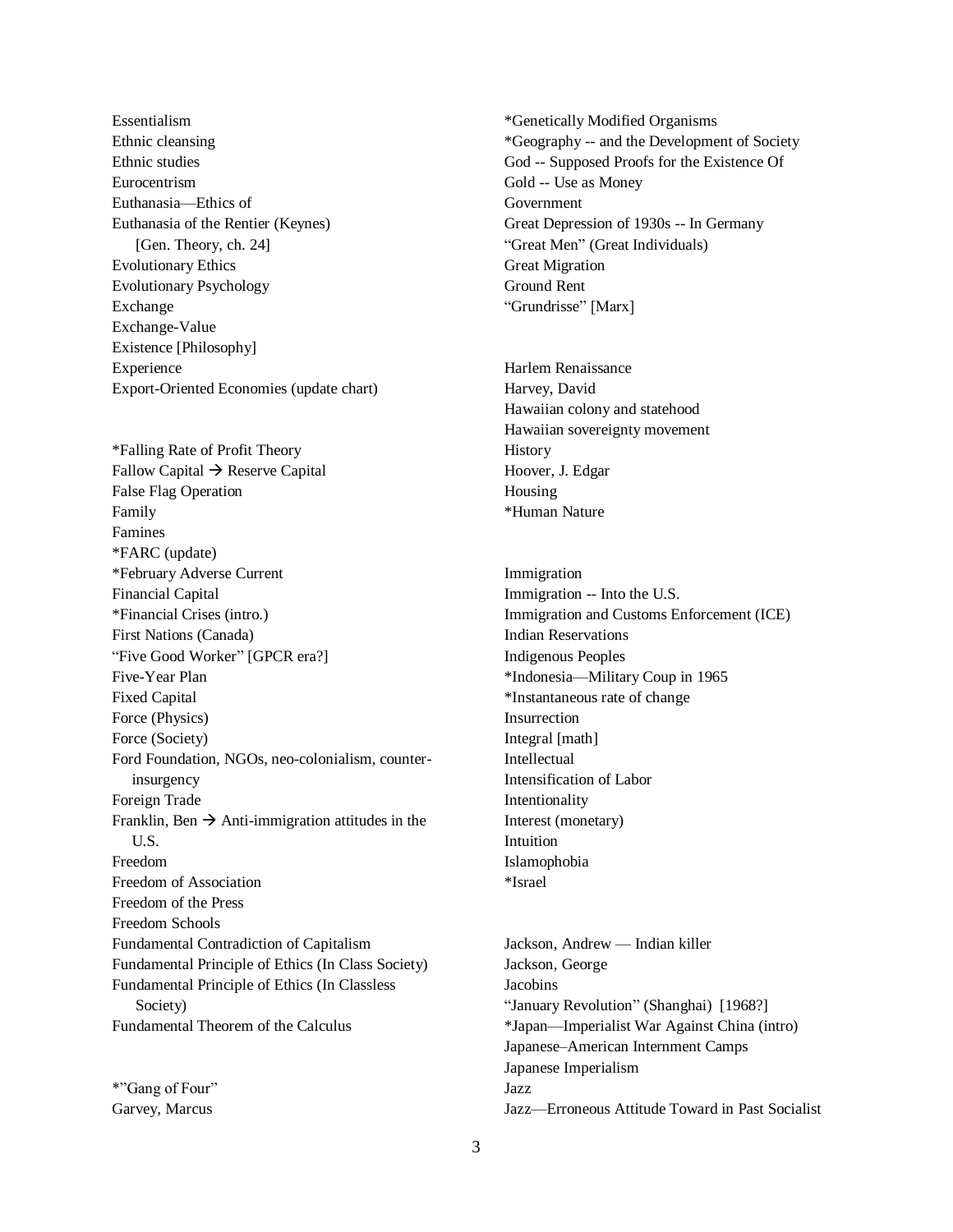**Countries** Jazz—Racial issues in connection with Jim Crow \*Jobs—Disappearing

Kang Sheng \*Kant, Immanuel \*Kantian Agnosticism \*Kantian Idealism \*Keynes, J.M. \*Keynesianism Kim Il-sung Kim Jong-il King, Jr., Martin Luther King, Rodney \*Knowledge Ku Klux Klan Kuti, Fela Anikalupo

Labor \*Labor and Capital (intro.) \*Labor and Labor-Power (intro.) Labor Unions Lacan Lacanian Psychoanalysis Latent Capital  $\rightarrow$  Reserve Capital Laws of Nature Science—Laws Scientific League of Revolutionary Black Workers Lecourt, Dominique \*Leibniz, Gottfried Lenin—Life Of \*Leninism—Misconceptions Within U.S. Revolutionary Movement Li Xiannian Libertarianism \*Logic—Formal (intro.) \*Lok Sabha (update) Long Binh Jail (LBJ) Luddite \*Luxemburg, Rosa (expand) Lynchings—Racist

Makeba, Miriam Malcolm X

Manifest Destiny Mao—Life Of Mao—Shortcomings and Criticisms Of March on Washington Movement — WW2 March on Washington — 1963 \*Marcuse, Herbert (expand) Marriage Marshall Plan \*Marx, Karl—Life Of Marx, Karl—Predictions Of Marxism-Leninism Marxism-Leninism-Maoism—Development Of Marxism-Leninism-Maoism—The Science Of \*Marxist Autonomism Masi, Edoarda Mass deportations Mass incarceration \*Mass Line (expand) \*Mass Movements—Under Socialism Masses, the Materialism McCarthyism Mensheviks Meta-ethics Middle East Middle Passage Migrant Labor (super-exploitation or extra-legal exploitation of) Mississippi Freedom Democratic Party \*Molotov, V.M. (expand) Money Money Creation by Commercial Banks Monopoly Monroe Doctrine Multiculturalism

National and Colonial Question National Liberation National Minority National Oppression National Question Nationalization-Bourgeois (tag) Negri, Antonio \*Nepal—Maoist Parties In (update) Nepal—People's War (1996-2006) New Democracy New Democratic Revolution New Economic Policy (NEP)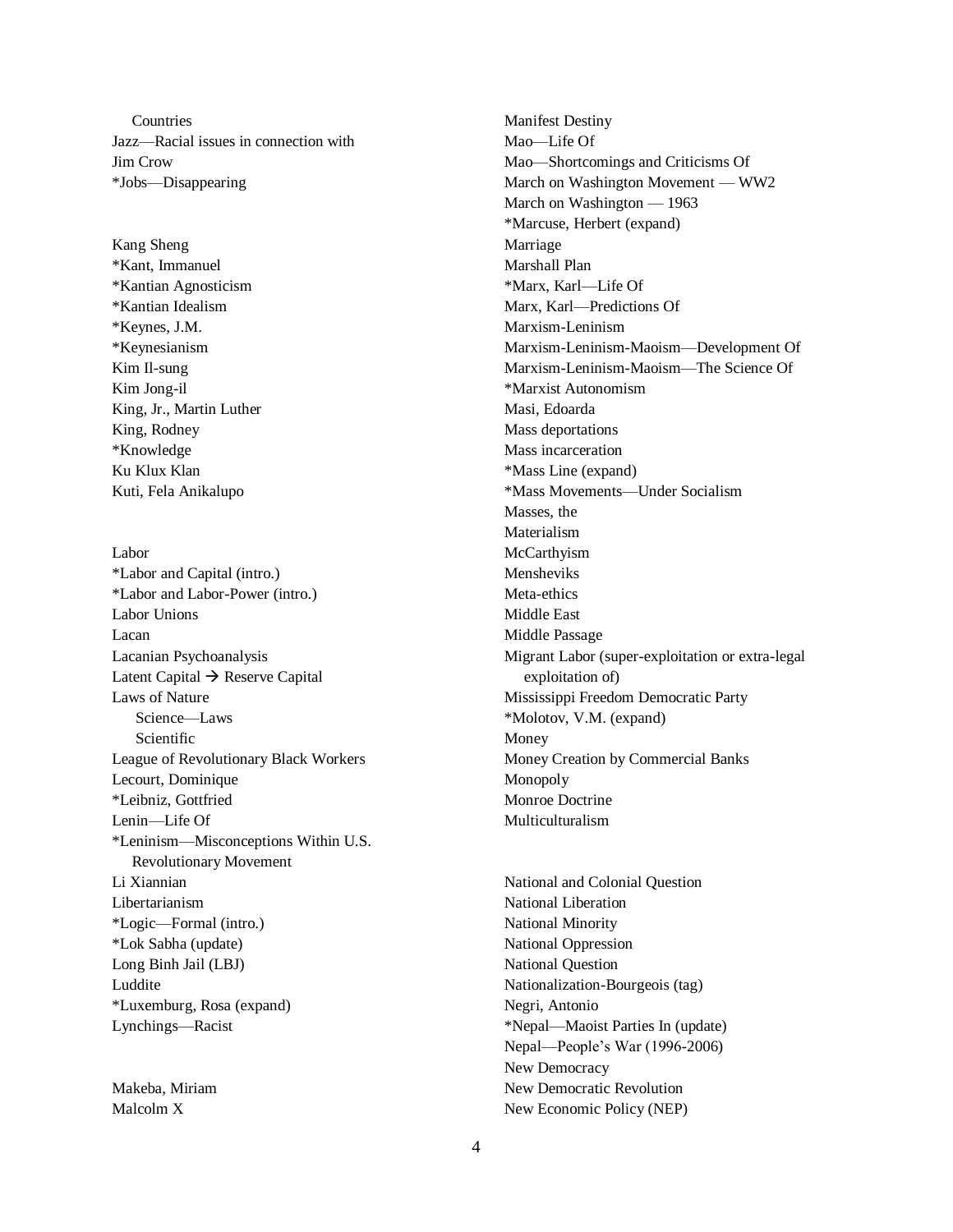New Left Nkrumah, Kwame Nomenklatura

\*October Revolution \*Occupy Movement \*"Origin of the Family, Private Property and the State" [Engels] (expand) Ottoman Empire \*Overaccumulation \*Overproduction Crisis Overproduction Crisis—Resolution Of \*Overproduction vs. Overaccumulation

\*Palestine Pan-Africanism Panic of 1857 Paper Citizens Peak Oil Pelican Bay State Prison Peng Zhen People's Communes (China) People's Liberation Army (China) Perception Personal Income Phenomenology Philippines — US colonialism in \*Philosophy—Scientific (intro.) Piece Work Planning (Economic) Platonism \*Polemics -- Between Comrades Political Prisoners Political Study "Politics in Command" Poll tax Ponzi Scheme \*Popper, Karl (expand) Poverty Pimp programs Prairie Fire Organizing Committee Primitive Accumulation Prison industry Privatization dogma Productive Capital Productive Circuit of Capital Productive Labor Profit

\*Profit—Average Progress (Possibility of) Progressive Labor Party (U.S.) Proletarian Ideology "Proposal Concerning the General Line..." Puerto Rico -- US colony Punctuated Equilibrium Purpose

Q

"Race"—Biological (separate out from "Race" entry) Racial discrimination Racial profiling \*Racism (expand) Radical Empiricism Rationality \*Red Guards—Factionalism Within (expand) Relativity Theory Religion Religion—Social Role Of Rent Republic of New Africa Research and Development Reservation Schools Reserve Army of Labor Reserve Capital Revolutionary Strategy \*Ricardo, David (expand) Robeson, Paul RYM II

Sacco-Vanzetti Case \*Sartre, Jean-Paul (expand) \*Saviors [Political] (intro) School of the Americas \*Science—As Non-Democratic (intro.) \*Science of Revolutionary Marxism (MLM) (intro.) \* Scientific Investigation (intro) "Scientific Management" [of Capitalist Production] Scottsboro Boys Scramble for Africa  $\rightarrow$  Africa--Scramble For Securities  $\rightarrow$  Government Securities Security Housing Units (SHU) Segregation [in U.S.] Self-Criticism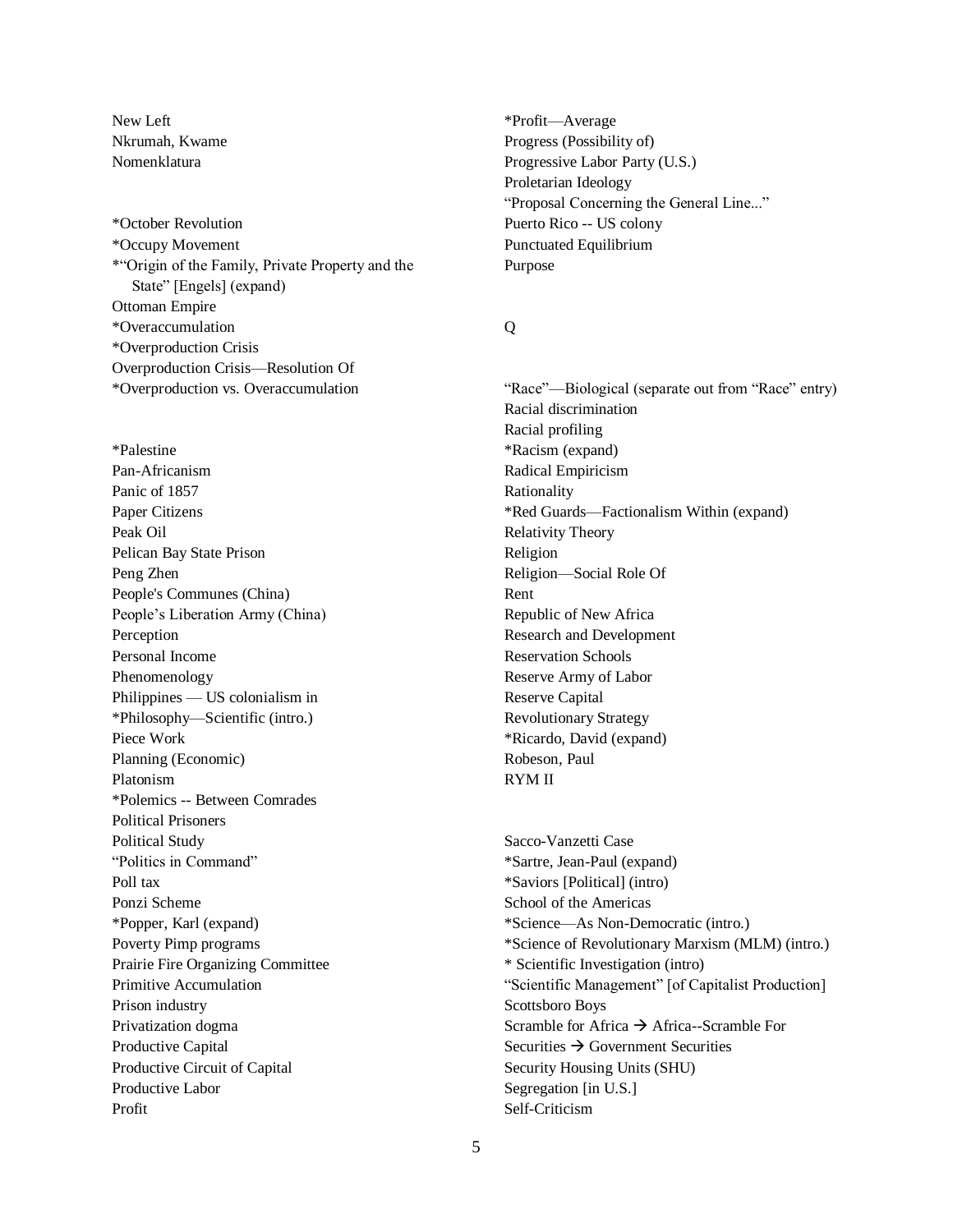Self-Criticism  $\rightarrow$  Revolution--Targets Of Self-Cultivation Self-Defense (Armed) Self-Determination "September 18 Incident" [Japan, 1931] \*Serve the People Settler-colonialism Six Noble Steps Slave revolts Slum \*Smith, Adam (expand) Social Democratic Party of Germany \*Socialism—Contradictions Within Socialist Realism Sociobiology Sociology Soul Music Sovereignty Soviet Union Soviet Union—Economic Collapse Of Soviet Union—State Capitalist Era Speculation Stalin—Life Of "Standpoint Theory" [Cf. Wikipedia] \*Stoicism [Philosophy] Students for a Democratic Society Superexploitation

Taylorism \*Teleology (expand) Thermodynamics Third World Marxism Three Great Understandings "Tired Light" Theory [Cosmology] Toure, Kwame (Stokely Carmichael) Trade Unions and racism (the extensions of aristocracy of labor privileges, racial bars, seniority rights) Trade unions -- In service of imperialism Transformation Problem Trail of Tears Treaty Rights Betrayed Trolley Problems [Bourgeois Ethics] Truth Tsunyi Conference Turner, Nat \*21st Century Socialism Ref. to "political numerology" with regard to new  millennium, etc. And the implication that "old" socialism is now "outmoded".

"Underclass" \*United Front (edit) United Nations \*United States Government—Control Of (intro) Unproductive Labor U.S. Colonialism Utilitarianism Utilitarianism -- And Marxism

\*Value (polit. economy) Value (ethics) Vanguard Vanguard Party Vanguardism "Vietnam Syndrome" Violence

Walking point Wang Zhen War—Morality Of Watts Rebellion "Waving the Red Flag to Oppose the Red Flag" White Supremacy "White Race"; Whiteness (Invention of White people) Women—Oppression Of "Working Within the System" Welfare State World Bank \*World Imperialist System — Contradictions Within \*World Imperialist System — Development Of World Poverty World Systems Theory World Trade Organization

## X

Yang Shangkun \*Yao Wenyuan (expand)